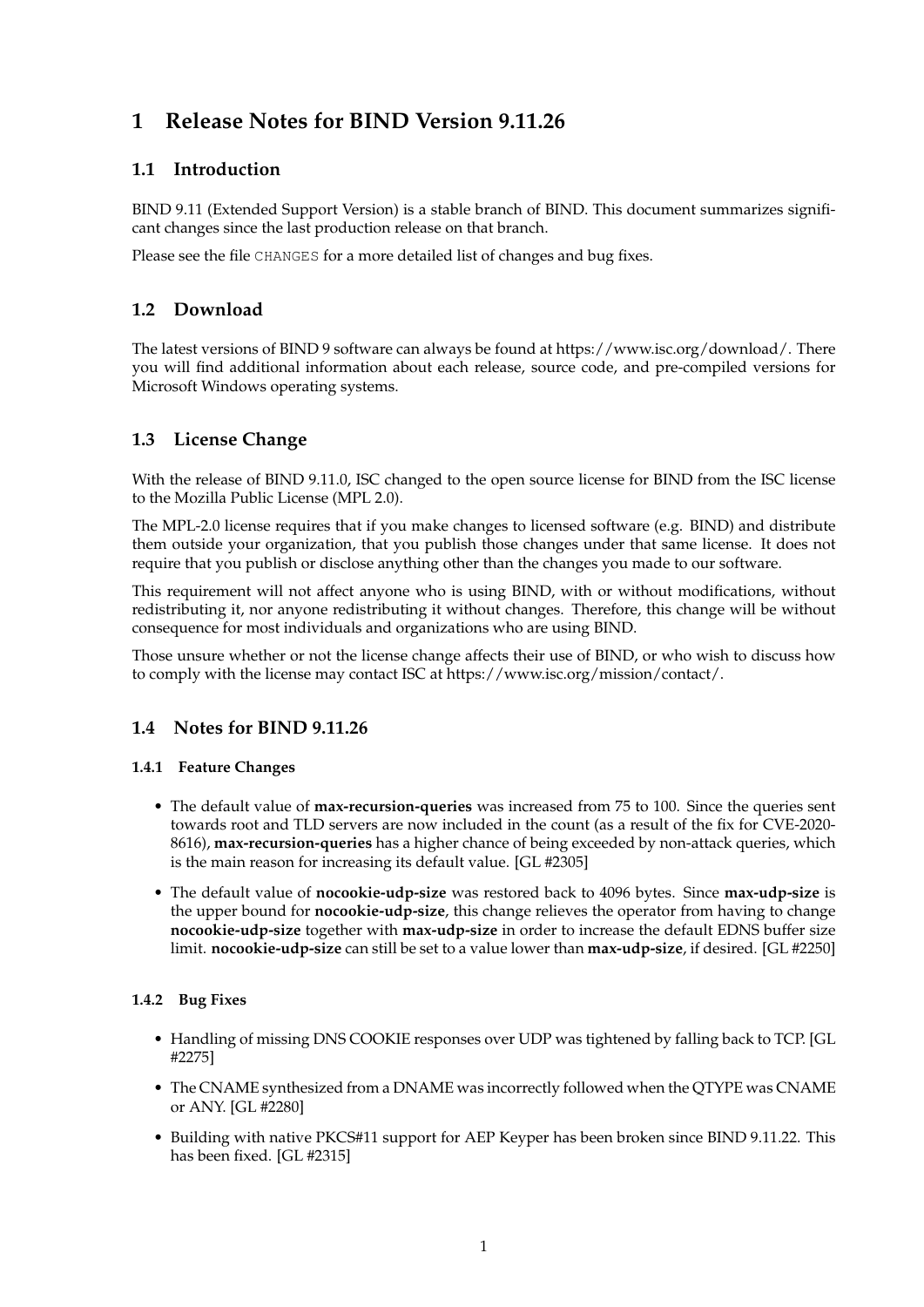### **1.5 Notes for BIND 9.11.25**

### **1.5.1 Bug Fixes**

- **named** acting as a resolver could incorrectly treat signed zones with no DS record at the parent as bogus. Such zones should be treated as insecure. This has been fixed. [GL #2236]
- After a Negative Trust Anchor (NTA) is added, BIND performs periodic checks to see if it is still necessary. If BIND encountered a failure while creating a query to perform such a check, it attempted to dereference a NULL pointer, resulting in a crash. [GL #2244]
- A problem obtaining glue records could prevent a stub zone from functioning properly, if the authoritative server for the zone were configured for minimal responses. [GL #1736]

### **1.6 Notes for BIND 9.11.24**

#### **1.6.1 Feature Changes**

• DNS Flag Day 2020: The default EDNS buffer size has been changed from 4096 to 1232 bytes. According to measurements done by multiple parties, this should not cause any operational problems as most of the Internet "core" is able to cope with IP message sizes between 1400-1500 bytes; the 1232 size was picked as a conservative minimal number that could be changed by the DNS operator to an estimated path MTU minus the estimated header space. In practice, the smallest MTU witnessed in the operational DNS community is 1500 octets, the maximum Ethernet payload size, so a useful default for maximum DNS/UDP payload size on reliable networks would be 1400 bytes. [GL #2183]

### **1.6.2 Bug Fixes**

- **named** reported an invalid memory size when running in an environment that did not properly report the number of available memory pages and/or the size of each memory page. [GL #2166]
- With multiple forwarders configured, **named** could fail the REQUIRE(msg->state == (-1)) assertion in lib/dns/message.c, causing it to crash. This has been fixed. [GL #2124]

### **1.7 Notes for BIND 9.11.23**

#### **1.7.1 Bug Fixes**

- Parsing of LOC records was made more strict by rejecting a sole period (**.**) and/or **m** as a value. These changes prevent zone files using such values from being loaded. Handling of negative altitudes which are not integers was also corrected. [GL #2074]
- Several problems found by OSS-Fuzz were fixed. (None of these are security issues.) [GL !3953] [GL !3975]

### **1.8 Notes for BIND 9.11.22**

#### **1.8.1 Security Fixes**

• It was possible to trigger an assertion failure when verifying the response to a TSIG-signed request. This was disclosed in CVE-2020-8622.

ISC would like to thank Dave Feldman, Jeff Warren, and Joel Cunningham of Oracle for bringing this vulnerability to our attention. [GL #2028]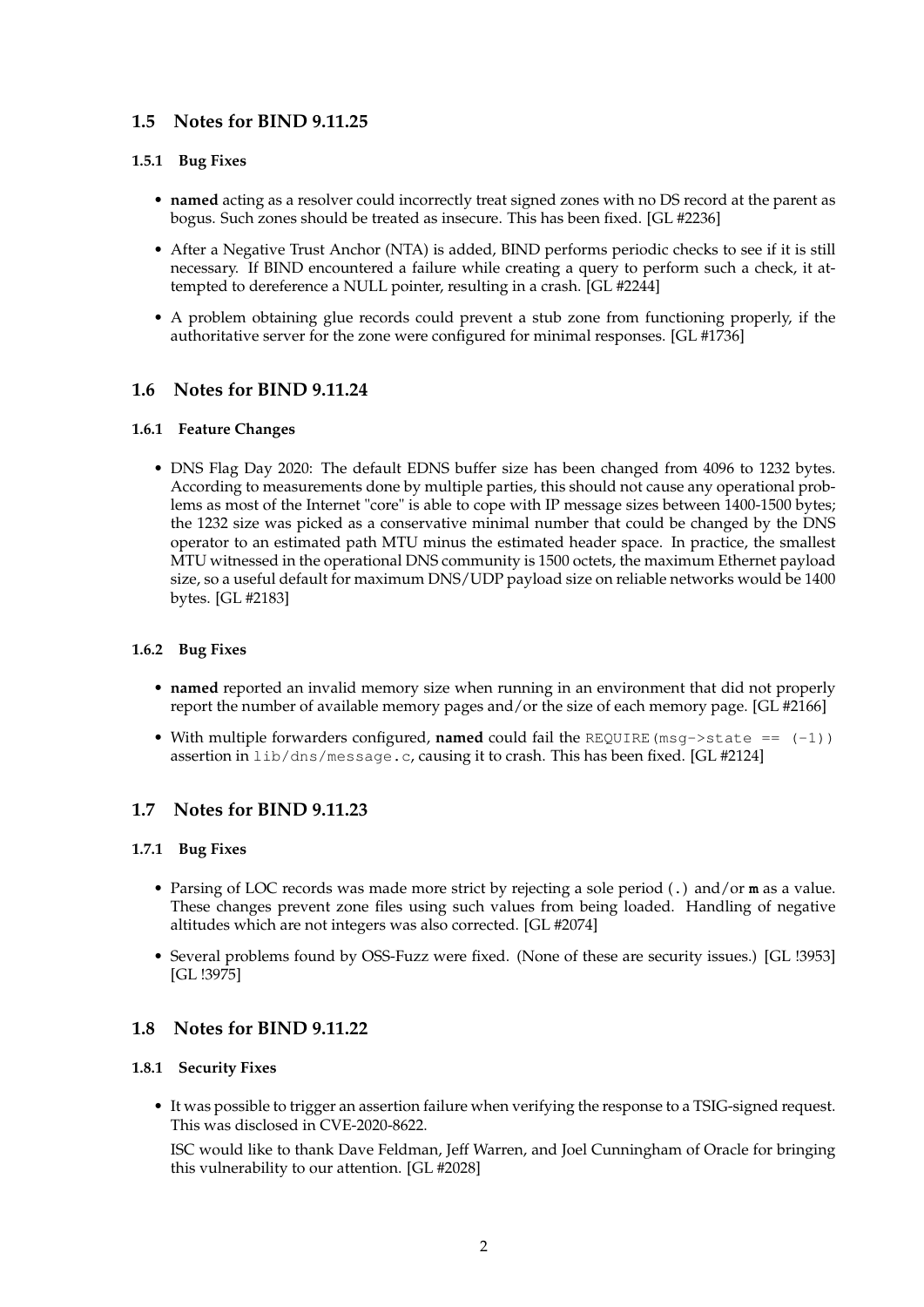• When BIND 9 was compiled with native PKCS#11 support, it was possible to trigger an assertion failure in code determining the number of bits in the PKCS#11 RSA public key with a specially crafted packet. This was disclosed in CVE-2020-8623.

ISC would like to thank Lyu Chiy for bringing this vulnerability to our attention. [GL #2037]

• **update-policy** rules of type **subdomain** were incorrectly treated as **zonesub** rules, which allowed keys used in **subdomain** rules to update names outside of the specified subdomains. The problem was fixed by making sure **subdomain** rules are again processed as described in the ARM. This was disclosed in CVE-2020-8624.

ISC would like to thank Joop Boonen of credativ GmbH for bringing this vulnerability to our attention. [GL #2055]

### **1.8.2 Bug Fixes**

- Wildcard RPZ passthru rules could incorrectly be overridden by other rules that were loaded from RPZ zones which appeared later in the **response-policy** statement. This has been fixed. [GL #1619]
- LMDB locking code was revised to make **rndc reconfig** work properly on FreeBSD and with LMDB >= 0.9.26. [GL #1976]

### **1.9 Notes for BIND 9.11.21**

### **1.9.1 Bug Fixes**

- **named** could crash when cleaning dead nodes in lib/dns/rbtdb.c that were being reused. [GL #1968]
- Properly handle missing **kyua** command so that **make check** does not fail unexpectedly when CMocka is installed, but Kyua is not. [GL #1950]
- The validator could fail to accept a properly signed RRset if an unsupported algorithm appeared earlier in the DNSKEY RRset than a supported algorithm. It could also stop if it detected a malformed public key. [GL #1689]

### **1.10 Notes for BIND 9.11.20**

#### **1.10.1 Security Fixes**

• It was possible to trigger an INSIST failure when a zone with an interior wildcard label was queried in a certain pattern. This was disclosed in CVE-2020-8619. [GL #1111] [GL #1718]

### **1.10.2 New Features**

• **dig** and other tools can now print the Extended DNS Error (EDE) option when it appears in a request or a response. [GL #1835]

### **1.10.3 Bug Fixes**

- When fully updating the NSEC3 chain for a large zone via IXFR, a temporary loss of performance could be experienced on the secondary server when answering queries for nonexistent data that required DNSSEC proof of non-existence (in other words, queries that required the server to find and to return NSEC3 data). The unnecessary processing step that was causing this delay has now been removed. [GL #1834]
- A data race in lib/dns/resolver.c:log\_formerr() that could lead to an assertion failure was fixed. [GL #1808]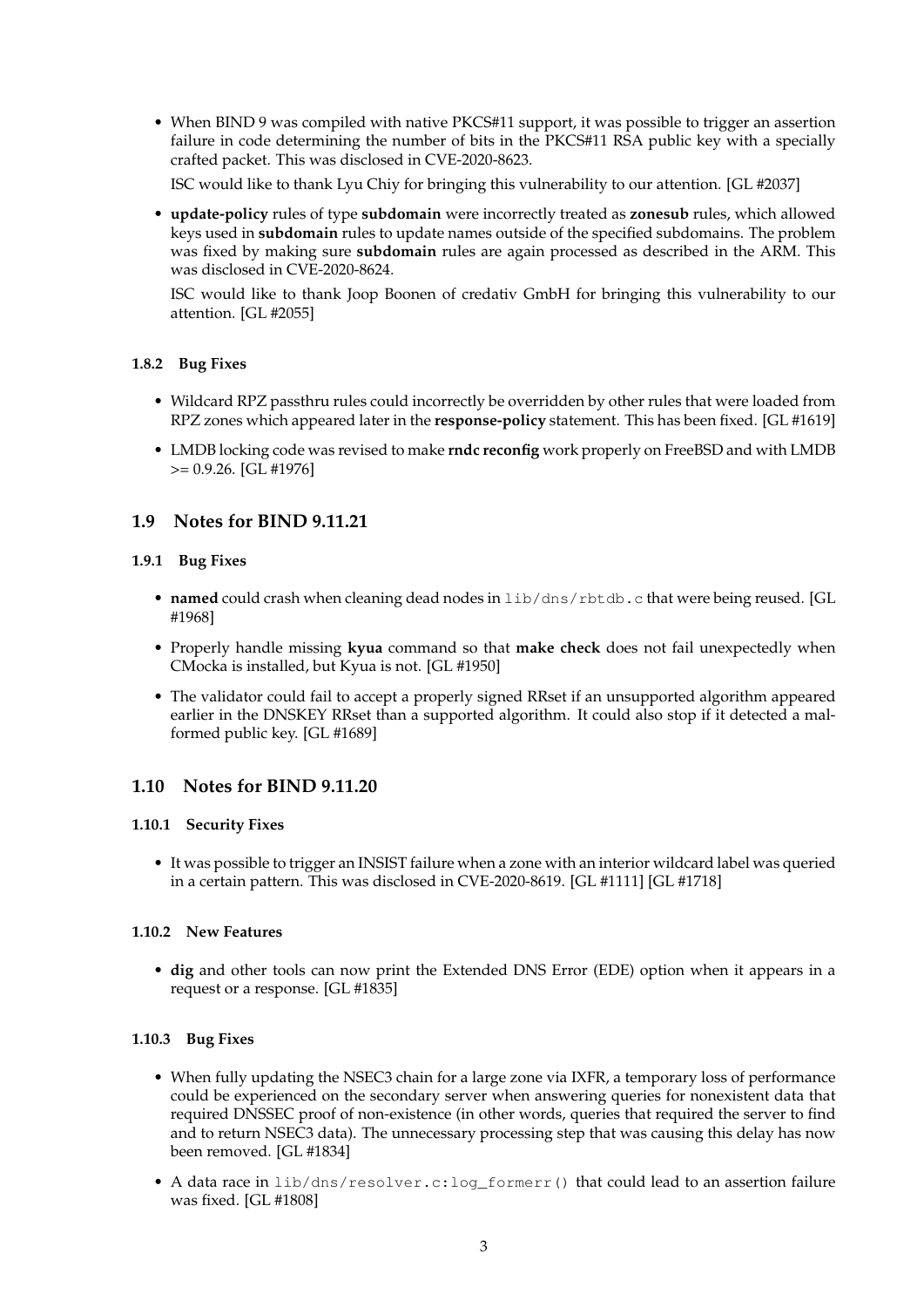- Previously, **provide-ixfr no;** failed to return up-to-date responses when the serial number was greater than or equal to the current serial number. [GL #1714]
- **named-checkconf -p** could include spurious text in **server-addresses** statements due to an uninitialized DSCP value. This has been fixed. [GL #1812]
- The ARM has been updated to indicate that the TSIG session key is generated when named starts, regardless of whether it is needed. [GL #1842]

# **1.11 Notes for BIND 9.11.19**

### **1.11.1 Security Fixes**

- To prevent exhaustion of server resources by a maliciously configured domain, the number of recursive queries that can be triggered by a request before aborting recursion has been further limited. Root and top-level domain servers are no longer exempt from the **max-recursion-queries** limit. Fetches for missing name server address records are limited to 4 for any domain. This issue was disclosed in CVE-2020-8616. [GL #1388]
- Replaying a TSIG BADTIME response as a request could trigger an assertion failure. This was disclosed in CVE-2020-8617. [GL #1703]

### **1.11.2 Feature Changes**

• Message IDs in inbound AXFR transfers are now checked for consistency. Log messages are emitted for streams with inconsistent message IDs. [GL #1674]

#### **1.11.3 Bug Fixes**

- When running on a system with support for Linux capabilities, **named** drops root privileges very soon after system startup. This was causing a spurious log message, "unable to set effective uid to 0: Operation not permitted", which has now been silenced. [GL #1042] [GL #1090]
- When **named-checkconf -z** was run, it would sometimes incorrectly set its exit code. It reflected the status of the last view found; if zone-loading errors were found in earlier configured views but not in the last one, the exit code indicated success. Thanks to Graham Clinch. [GL #1807]
- When built without LMDB support, **named** failed to restart after a zone with a double quote (") in its name was added with **rndc addzone**. Thanks to Alberto Fernández. [GL #1695]

### **1.12 Notes for BIND 9.11.18**

#### **1.12.1 Security Fixes**

• DNS rebinding protection was ineffective when BIND 9 is configured as a forwarding DNS server. Found and responsibly reported by Tobias Klein. [GL #1574]

### **1.12.2 Known Issues**

• We have received reports that in some circumstances, receipt of an IXFR can cause the processing of queries to slow significantly. Some of these are related to RPZ processing, others appear to occur where there are NSEC3-related changes (such as an operator changing the NSEC3 salt used in the hash calculation). These are being investigated. [GL #1685]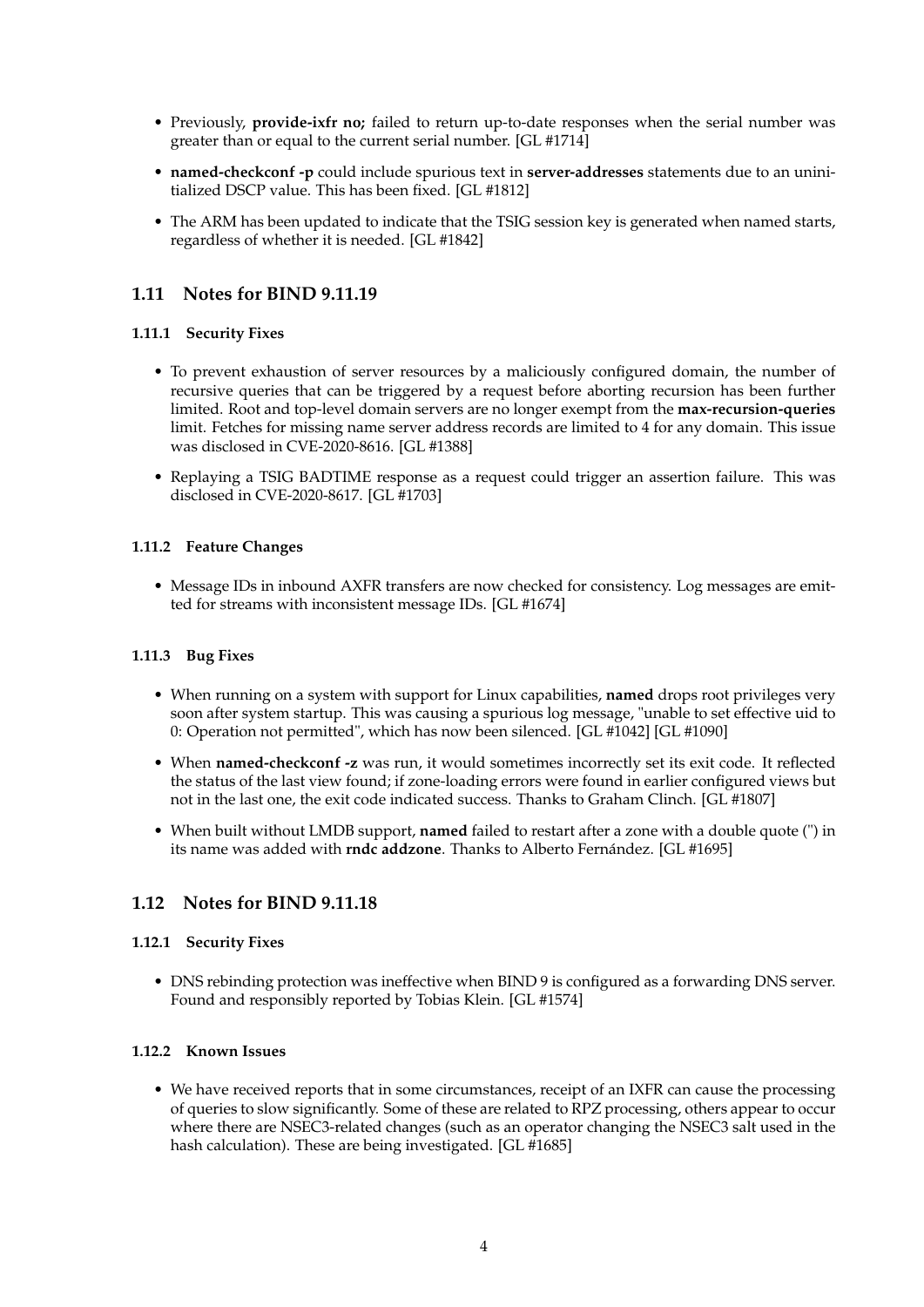# **1.13 Notes for BIND 9.11.17**

### **1.13.1 Feature Changes**

• The **configure** option **--with-libxml2** now uses **pkg-config** to detect libxml2 library availability. You will either have to install **pkg-config** or specify the exact path where libxml2 has been installed on your system. [GL #1635]

### **1.13.2 Bug Fixes**

• Fixed re-signing issues with inline zones which resulted in records being re-signed late or not at all.

# **1.14 Notes for BIND 9.11.16**

### **1.14.1 Bug Fixes**

• **named** crashed when it was queried for a nonexistent name in the CHAOS class. [GL #1540]

# **1.15 Notes for BIND 9.11.15**

### **1.15.1 Bug Fixes**

- Fixed a GeoIP2 lookup bug which was triggered when certain libmaxminddb versions were used. [GL #1552]
- Fixed several possible race conditions discovered by ThreadSanitizer.

# **1.16 Notes for BIND 9.11.14**

### **1.16.1 Bug Fixes**

- Fixed a bug that caused **named** to leak memory on reconfiguration when any GeoIP2 database was in use. [GL #1445]
- Fixed several possible race conditions discovered by ThreadSanitizer.

# **1.17 Notes for BIND 9.11.13**

### **1.17.1 Security Fixes**

• Set a limit on the number of concurrently served pipelined TCP queries. This flaw is disclosed in CVE-2019-6477. [GL #1264]

### **1.17.2 New Features**

• Added a new statistics variable **tcp-highwater** that reports the maximum number of simultaneous TCP clients BIND has handled while running. [GL #1206]

# **1.18 Notes for BIND 9.11.12**

None.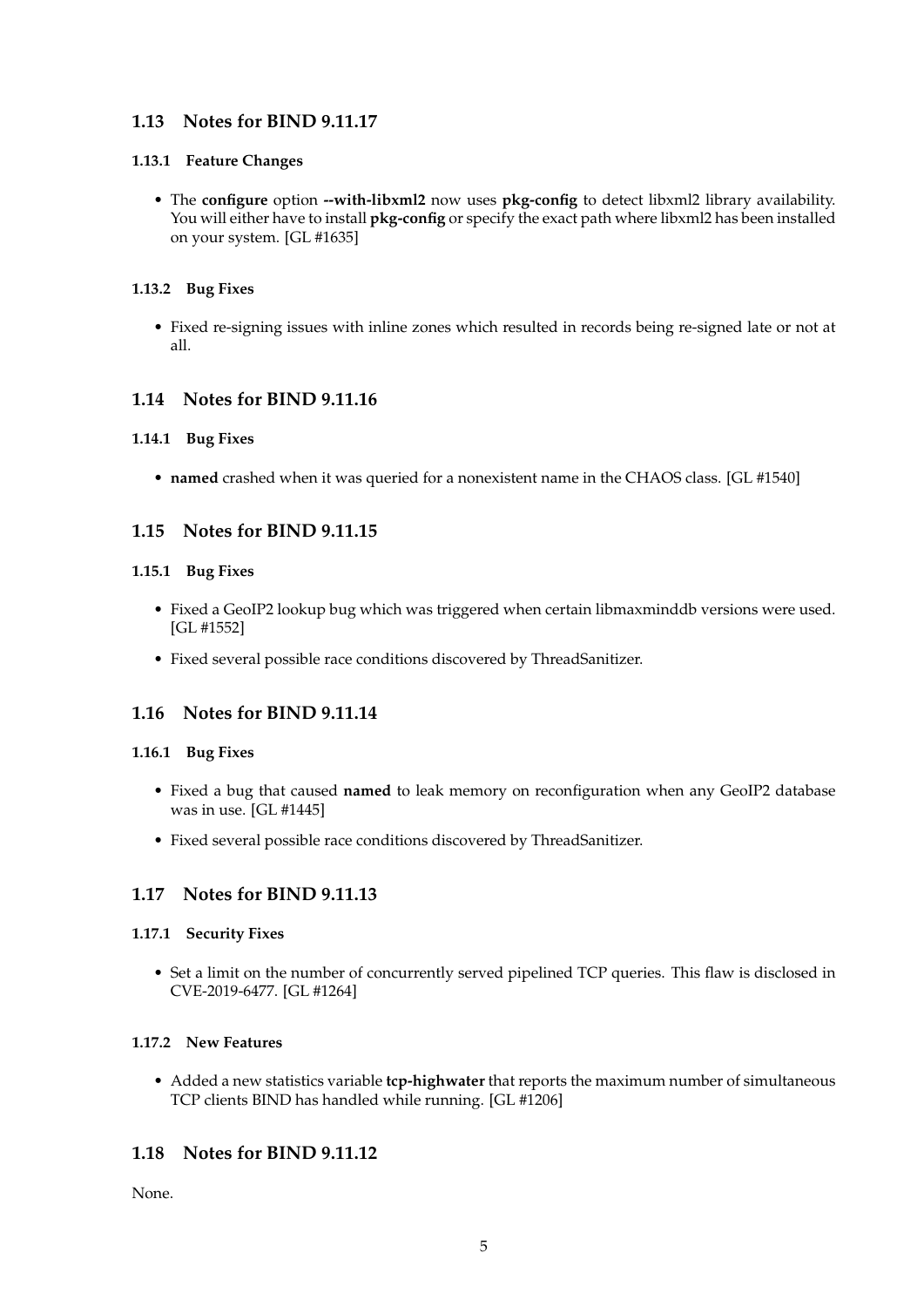# **1.19 Notes for BIND 9.11.11**

None.

# **1.20 Notes for BIND 9.11.10**

### **1.20.1 New Features**

• A SipHash 2-4 based DNS Cookie (RFC 7873) algorithm has been added. [GL #605]

If you are running multiple DNS Servers (different versions of BIND 9 or DNS server from multiple vendors) responding from the same IP address (anycast or load-balancing scenarios), you'll have to make sure that all the servers are configured with the same DNS Cookie algorithm and same Server Secret for the best performance.

• DS records included in DNS referral messages can now be validated and cached immediately, reducing the number of queries needed for a DNSSEC validation. [GL #964]

### **1.20.2 Bug Fixes**

- Interaction between DNS64 and RPZ No Data rule (CNAME \*.) could cause unexpected results; this has been fixed. [GL #1106]
- **named-checkconf** now checks DNS64 prefixes to ensure bits 64-71 are zero. [GL #1159]
- **named-checkconf** could crash during configuration if configured to use "geoip continent" ACLs with legacy GeoIP. [GL #1163]
- **named-checkconf** now correctly reports a missing **dnstap-output** option when **dnstap** is set. [GL #1136]
- Handle ETIMEDOUT error on connect() with a non-blocking socket. [GL #1133]

# **1.21 Notes for BIND 9.11.9**

#### **1.21.1 New Features**

• The new GeoIP2 API from MaxMind is now supported when BIND is compiled using **configure - with-geoip2**. The legacy GeoIP API can be used by compiling with **configure --with-geoip** instead. (Note that the databases for the legacy API are no longer maintained by MaxMind.)

The default path to the GeoIP2 databases will be set based on the location of the **libmaxminddb** library; for example, if it is in /usr/local/lib, then the default path will be /usr/local/ share/GeoIP. This value can be overridden in named.conf using the **geoip-directory** option.

Some **geoip** ACL settings that were available with legacy GeoIP, including searches for **netspeed**, **org**, and three-letter ISO country codes, will no longer work when using GeoIP2. Supported GeoIP2 database types are **country**, **city**, **domain**, **isp**, and **as**. All of the databases support both IPv4 and IPv6 lookups. [GL #182]

### **1.21.2 Bug Fixes**

• Glue address records were not being returned in responses to root priming queries; this has been corrected. [GL #1092]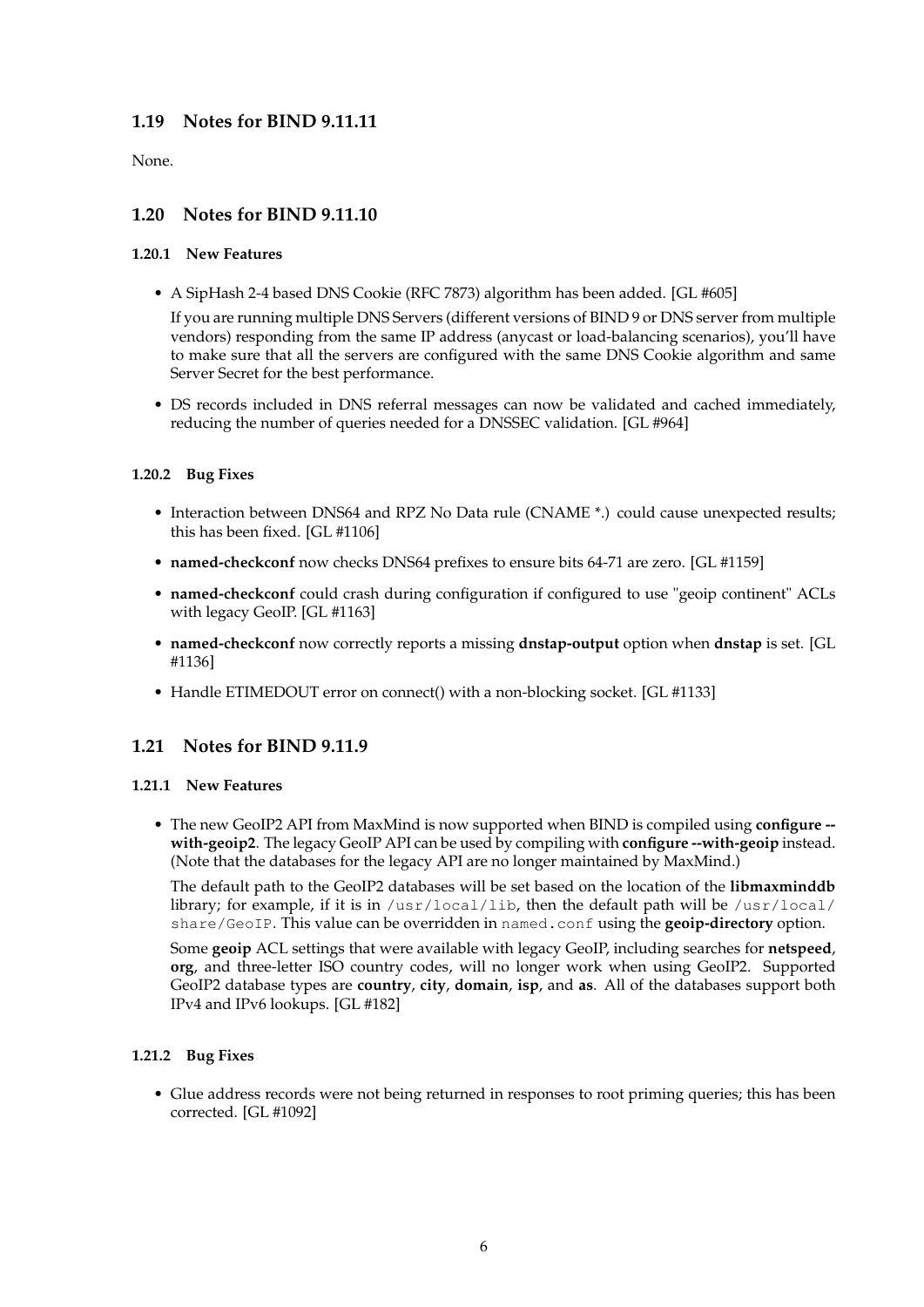# **1.22 Notes for BIND 9.11.8**

### **1.22.1 Security Fixes**

• A race condition could trigger an assertion failure when a large number of incoming packets were being rejected. This flaw is disclosed in CVE-2019-6471. [GL #942]

### **1.23 Notes for BIND 9.11.7**

### **1.23.1 Security Fixes**

• The TCP client quota set using the **tcp-clients** option could be exceeded in some cases. This could lead to exhaustion of file descriptors. This flaw is disclosed in CVE-2018-5743. [GL #615]

### **1.23.2 Feature Changes**

• When **trusted-keys** and **managed-keys** are both configured for the same name, or when **trustedkeys** is used to configure a trust anchor for the root zone and **dnssec-validation** is set to auto, automatic RFC 5011 key rollovers will fail.

This combination of settings was never intended to work, but there was no check for it in the parser. This has been corrected; a warning is now logged. (In BIND 9.15 and higher this error will be fatal.) [GL #868]

### **1.24 Notes for BIND 9.11.6**

### **1.24.1 Security Fixes**

- Code change #4964, intended to prevent double signatures when deleting an inactive zone DNSKEY in some situations, introduced a new problem during zone processing in which some delegation glue RRsets are incorrectly identified as needing RRSIGs, which are then created for them using the current active ZSK for the zone. In some, but not all cases, the newly-signed RRsets are added to the zone's NSEC/NSEC3 chain, but incompletely -- this can result in a broken chain, affecting validation of proof of nonexistence for records in the zone. [GL #771]
- **named** could crash if it managed a DNSSEC security root with **managed-keys** and the authoritative zone rolled the key to an algorithm not supported by BIND 9. This flaw is disclosed in CVE-2018-5745. [GL #780]
- **named** leaked memory when processing a request with multiple Key Tag EDNS options present. ISC would like to thank Toshifumi Sakaguchi for bringing this to our attention. This flaw is disclosed in CVE-2018-5744. [GL #772]
- Zone transfer controls for writable DLZ zones were not effective as the **allowzonexfr** method was not being called for such zones. This flaw is disclosed in CVE-2019-6465. [GL #790]

### **1.24.2 Feature Changes**

• When compiled with IDN support, the **dig** and the **nslookup** commands now disable IDN processing when the standard output is not a tty (e.g. not used by human). The command line options +idnin and +idnout need to be used to enable IDN processing when **dig** or **nslookup** is used from the shell scripts.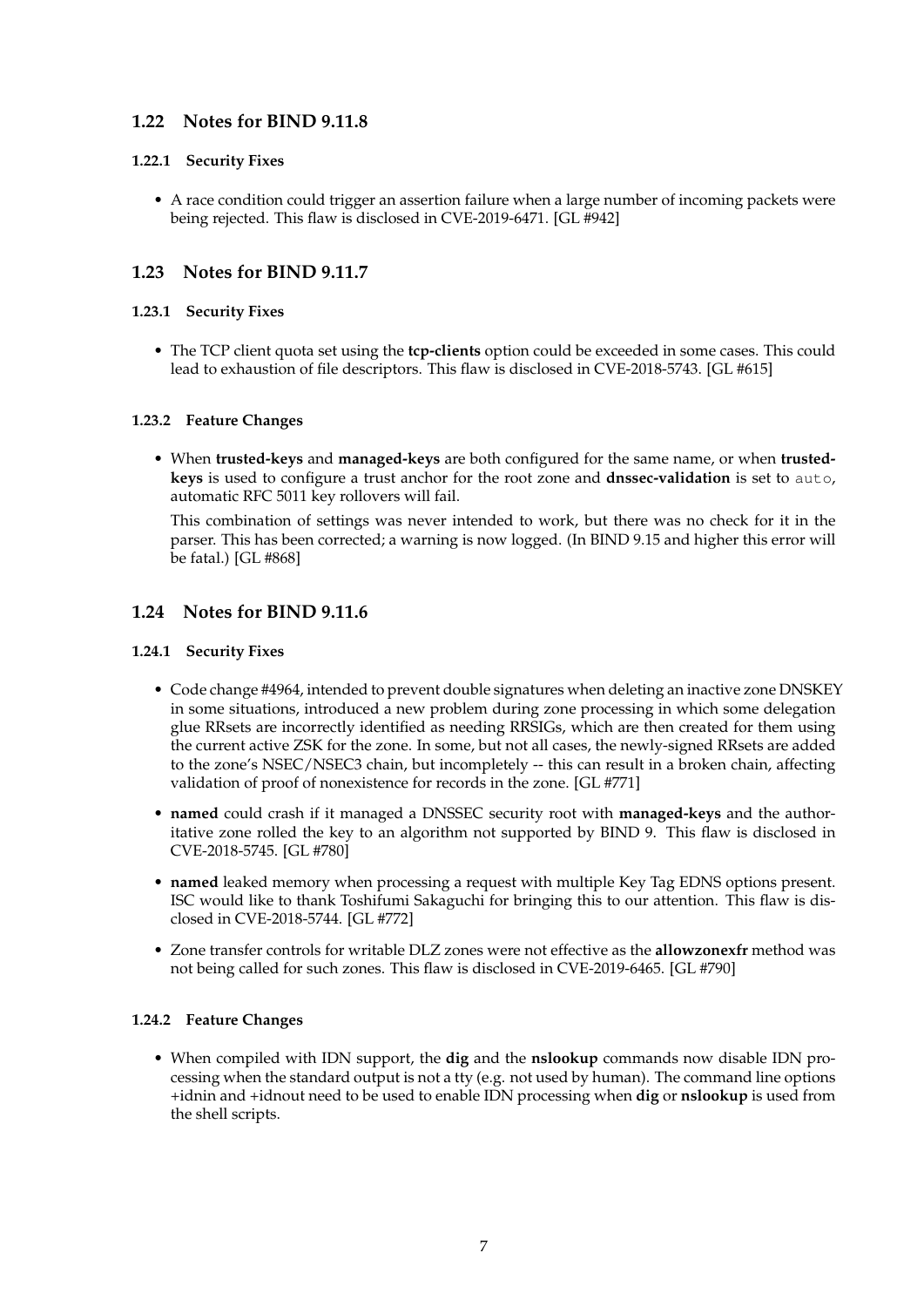# **1.25 Notes for BIND 9.11.5**

### **1.25.1 Security Fixes**

• **named** could crash during recursive processing of DNAME records when **deny-answer-aliases** was in use. This flaw is disclosed in CVE-2018-5740. [GL #387]

### **1.25.2 New Features**

• Two new update policy rule types have been added **krb5-selfsub** and **ms-selfsub** which allow machines with Kerberos principals to update the name space at or below the machine names identified in the respective principals.

### **1.25.3 Feature Changes**

• The **rndc nta** command could not differentiate between views of the same name but different class; this has been corrected with the addition of a **-class** option. [GL #105]

### **1.25.4 Bug Fixes**

• When a negative trust anchor was added to multiple views using **rndc nta**, the text returned via **rndc** was incorrectly truncated after the first line, making it appear that only one NTA had been added. This has been fixed. [GL #105]

# **1.26 Notes for BIND 9.11.4**

#### **1.26.1 Security Fixes**

• When recursion is enabled but the **allow-recursion** and **allow-query-cache** ACLs are not specified, they should be limited to local networks, but they were inadvertently set to match the default **allow-query**, thus allowing remote queries. This flaw is disclosed in CVE-2018-5738. [GL #309]

#### **1.26.2 New Features**

- **named** now supports the "root key sentinel" mechanism. This enables validating resolvers to indicate which trust anchors are configured for the root, so that information about root key rollover status can be gathered. To disable this feature, add **root-key-sentinel no;** to named.conf.
- Added the ability not to return a DNS COOKIE option when one is present in the request. To prevent a cookie being returned, add **answer-cookie no;** to named.conf. [GL #173]

**answer-cookie no** is only intended as a temporary measure, for use when **named** shares an IP address with other servers that do not yet support DNS COOKIE. A mismatch between servers on the same address is not expected to cause operational problems, but the option to disable COOKIE responses so that all servers have the same behavior is provided out of an abundance of caution. DNS COOKIE is an important security mechanism, and should not be disabled unless absolutely necessary.

#### **1.26.3 Removed Features**

• **named** will now log a warning if the old BIND now can be compiled against libidn2 library to add IDNA2008 support. Previously BIND only supported IDNA2003 using (now obsolete) idnkit-1 library.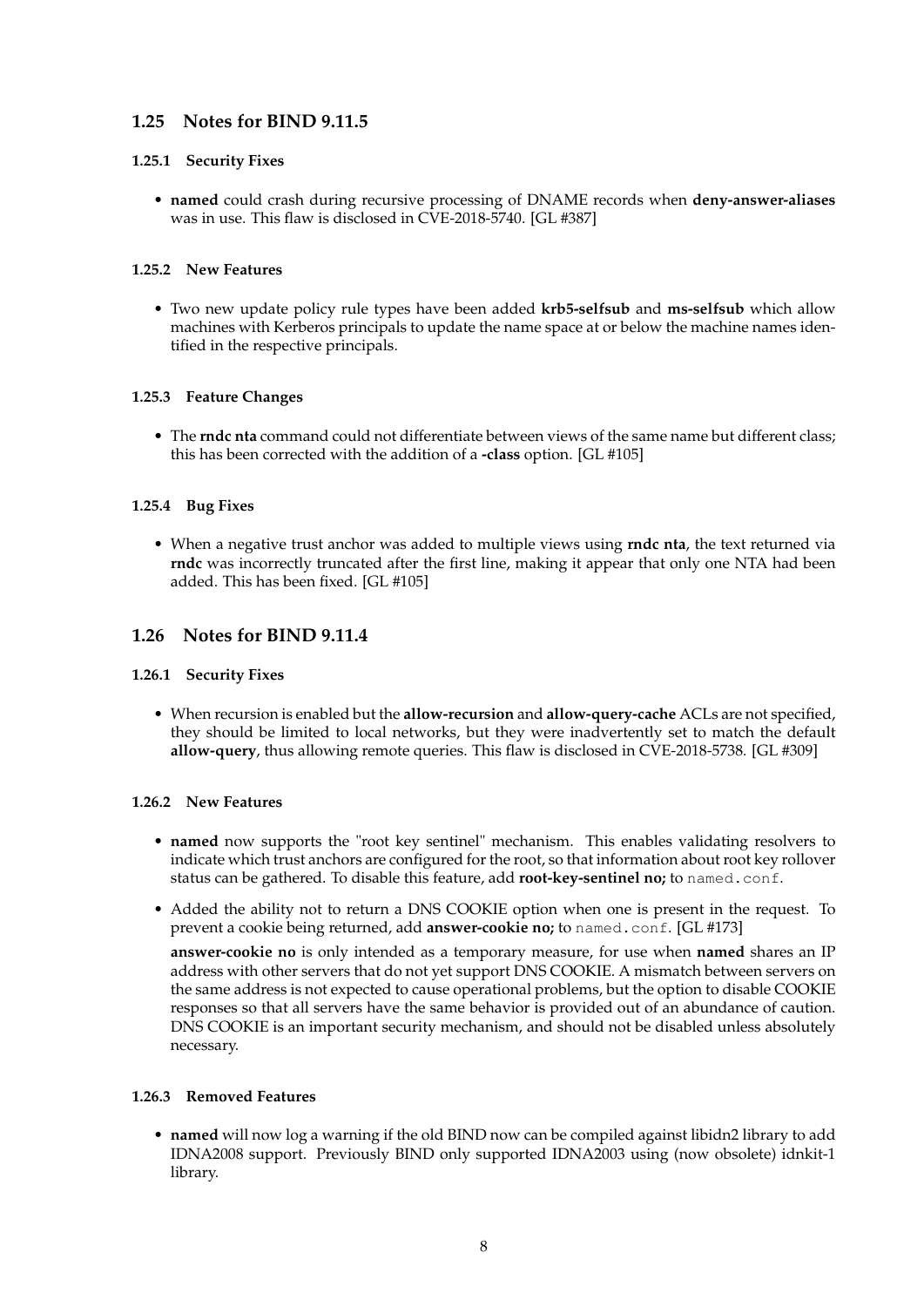### **1.26.4 Feature Changes**

- **dig +noidnin** can be used to disable IDN processing on the input domain name, when BIND is compiled with IDN support.
- Multiple **cookie-secret** clause are now supported. The first **cookie-secret** in named.conf is used to generate new server cookies. Any others are used to accept old server cookies or those generated by other servers using the matching **cookie-secret**.

### **1.26.5 Bug Fixes**

- **named** now rejects excessively large incremental (IXFR) zone transfers in order to prevent possible corruption of journal files which could cause **named** to abort when loading zones. [GL #339]
- **rndc reload** could cause **named** to leak memory if it was invoked before the zone loading actions from a previous **rndc reload** command were completed. [RT #47076]

### **1.27 Notes for BIND 9.11.3**

### **1.27.1 Security Fixes**

- Addresses could be referenced after being freed during resolver processing, causing an assertion failure. The chances of this happening were remote, but the introduction of a delay in resolution increased them. This bug is disclosed in CVE-2017-3145. [RT #46839]
- update-policy rules that otherwise ignore the name field now require that it be set to "." to ensure that any type list present is properly interpreted. If the name field was omitted from the rule declaration and a type list was present it wouldn't be interpreted as expected.

#### **1.27.2 Removed Features**

- The ISC DNSSEC Lookaside Validation (DLV) service has been shut down; all DLV records in the dlv.isc.org zone have been removed. References to the service have been removed from BIND documentation. Lookaside validation is no longer used by default by **delv**. The DLV key has been removed from bind.keys. Setting **dnssec-lookaside** to **auto** or to use dlv.isc.org as a trust anchor results in a warning being issued.
- **named** will now log a warning if the old root DNSSEC key is explicitly configured and has not been updated. [RT #43670]

#### **1.27.3 Protocol Changes**

- BIND can now use the Ed25519 and Ed448 Edwards Curve DNSSEC signing algorithms described in RFC 8080. Note, however, that these algorithms must be supported in OpenSSL; currently they are only available in the development branch of OpenSSL at https://github.com/openssl/openssl. [RT #44696]
- When parsing DNS messages, EDNS KEY TAG options are checked for correctness. When printing messages (for example, in **dig**), EDNS KEY TAG options are printed in readable format.

### **1.27.4 Feature Changes**

- **named** will no longer start or accept reconfiguration if **managed-keys** or **dnssec-validation auto** are in use and the managed-keys directory (specified by **managed-keys-directory**, and defaulting to the working directory if not specified), is not writable by the effective user ID. [RT #46077]
- Previously, **update-policy local;** accepted updates from any source so long as they were signed by the locally-generated session key. This has been further restricted; updates are now only accepted from locally configured addresses. [RT #45492]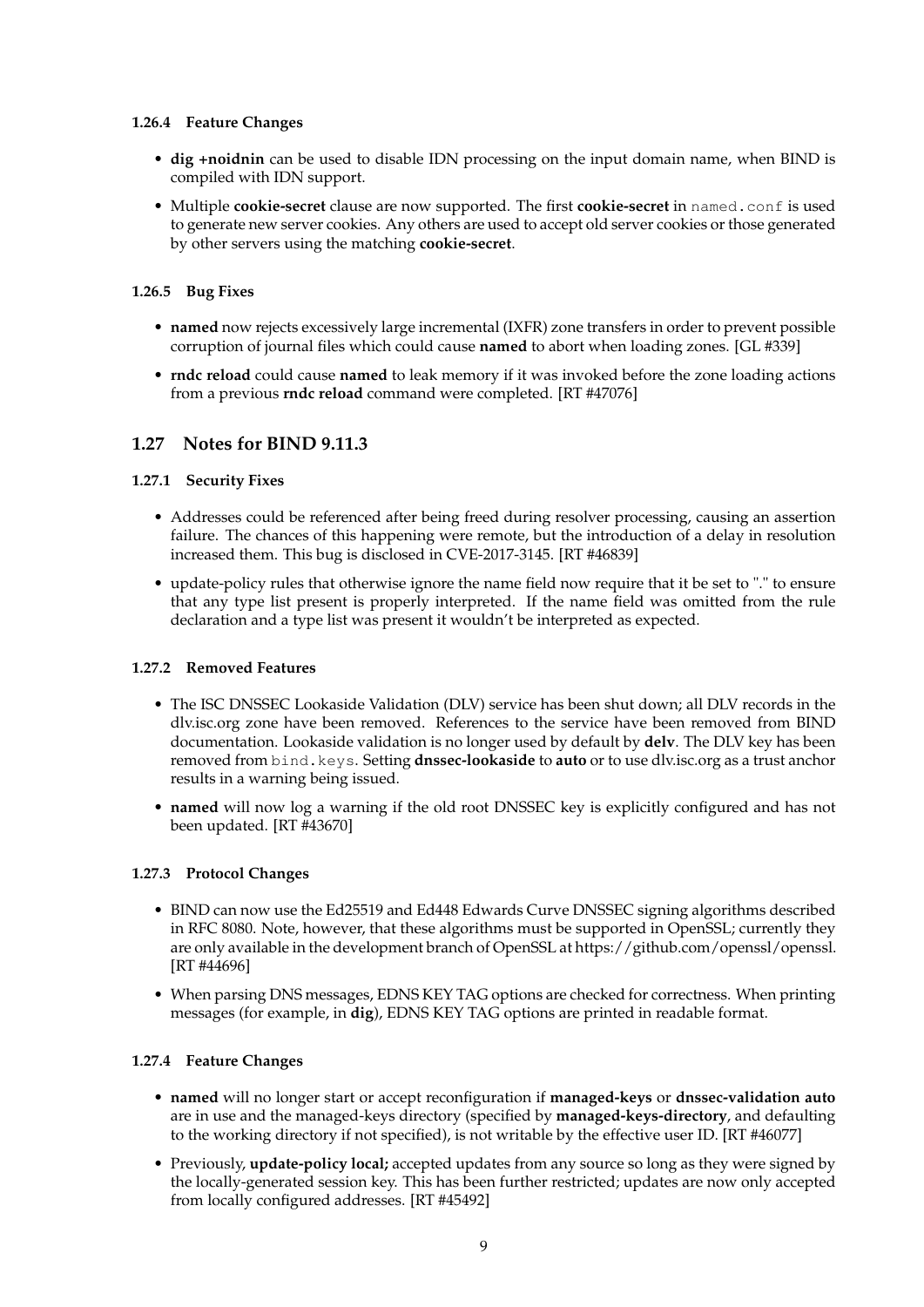### **1.27.5 Bug Fixes**

- Attempting to validate improperly unsigned CNAME responses from secure zones could cause a validator loop. This caused a delay in returning SERVFAIL and also increased the chances of encountering the crash bug described in CVE-2017-3145. [RT #46839]
- When **named** was reconfigured, failure of some zones to load correctly could leave the system in an inconsistent state; while generally harmless, this could lead to a crash later when using **rndc addzone**. Reconfiguration changes are now fully rolled back in the event of failure. [RT #45841]
- Some header files included <isc/util.h> incorrectly as it pollutes with namespace with non ISC\_ macros and this should only be done by explicitly including <isc/util.h>. This has been corrected. Some code may depend on <isc/util.h> being implicitly included via other header files. Such code should explicitly include <isc/util.h>.
- Zones created with **rndc addzone** could temporarily fail to inherit the **allow-transfer** ACL set in the **options** section of named.conf. [RT #46603]
- **named** failed to properly determine whether there were active KSK and ZSK keys for an algorithm when **update-check-ksk** was true (which is the default setting). This could leave records unsigned when rolling keys. [RT #46743] [RT #46754] [RT #46774]

# **1.28 Notes for BIND 9.11.2**

### **1.28.1 Security Fixes**

- An error in TSIG handling could permit unauthorized zone transfers or zone updates. These flaws are disclosed in CVE-2017-3142 and CVE-2017-3143. [RT #45383]
- The BIND installer on Windows used an unquoted service path, which can enable privilege escalation. This flaw is disclosed in CVE-2017-3141. [RT #45229]
- With certain RPZ configurations, a response with TTL 0 could cause **named** to go into an infinite query loop. This flaw is disclosed in CVE-2017-3140. [RT #45181]

### **1.28.2 Feature Changes**

- **dig +ednsopt** now accepts the names for EDNS options in addition to numeric values. For example, an EDNS Client-Subnet option could be sent using **dig +ednsopt=ecs:...**. Thanks to John Worley of Secure64 for the contribution. [RT #44461]
- Threads in **named** are now set to human-readable names to assist debugging on operating systems that support that. Threads will have names such as "isc-timer", "isc-sockmgr", "isc-worker0001", and so on. This will affect the reporting of subsidiary thread names in **ps** and **top**, but not the main thread. [RT #43234]
- DiG now warns about .local queries which are reserved for Multicast DNS. [RT #44783]

### **1.28.3 Bug Fixes**

- Fixed a bug that was introduced in an earlier development release which caused multi-packet AXFR and IXFR messages to fail validation if not all packets contained TSIG records; this caused interoperability problems with some other DNS implementations. [RT #45509]
- Reloading or reconfiguring **named** could fail on some platforms when LMDB was in use. [RT #45203]
- Due to some incorrectly deleted code, when BIND was built with LMDB, zones that were deleted via **rndc delzone** were removed from the running server but were not removed from the new zone database, so that deletion did not persist after a server restart. This has been corrected. [RT #45185]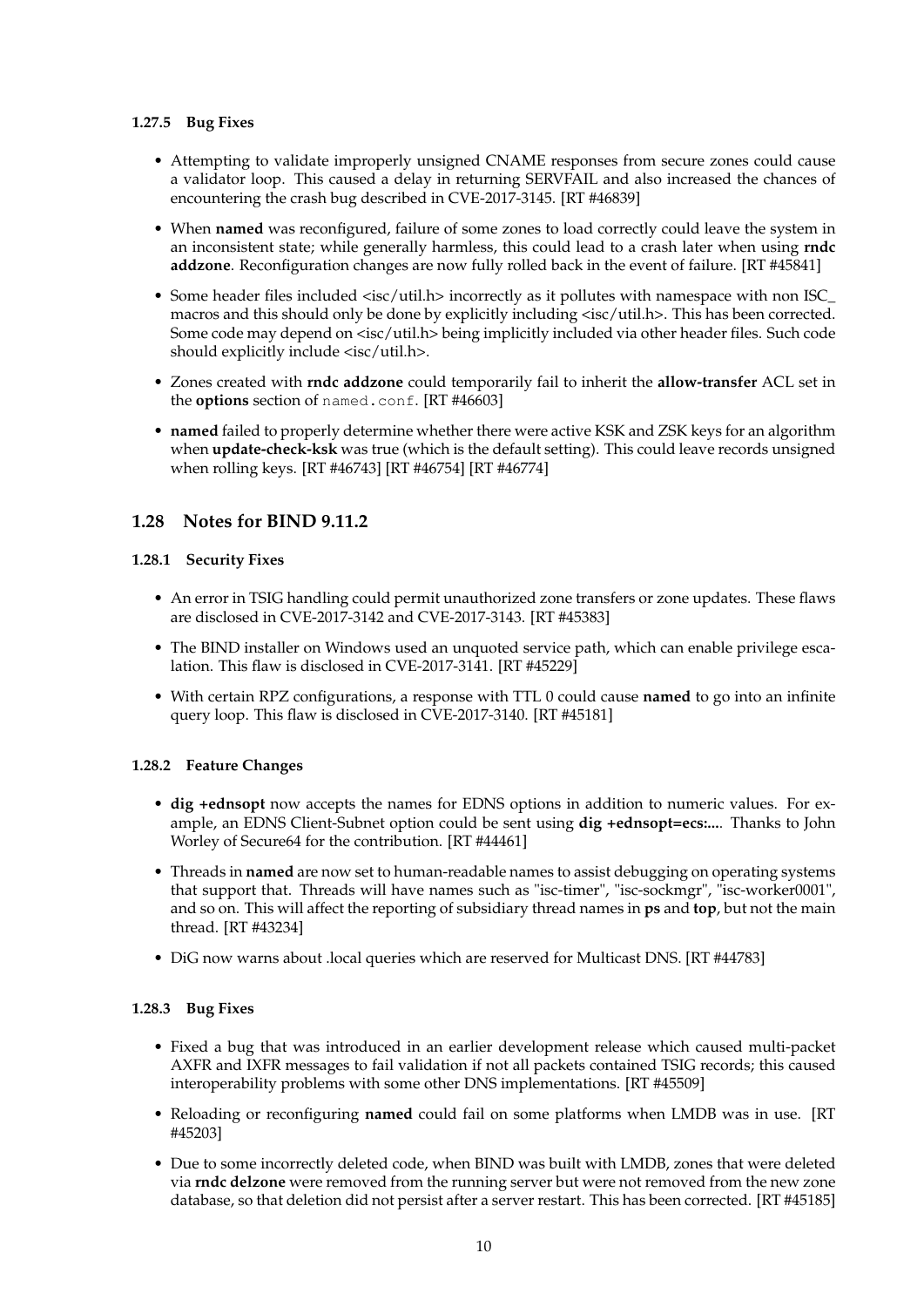- Semicolons are no longer escaped when printing CAA and URI records. This may break applications that depend on the presence of the backslash before the semicolon. [RT #45216]
- AD could be set on truncated answer with no records present in the answer and authority sections. [RT #45140]

# **1.29 Notes for BIND 9.11.1**

### **1.29.1 Security Fixes**

- **rndc ""** could trigger an assertion failure in **named**. This flaw is disclosed in (CVE-2017-3138). [RT #44924]
- Some chaining (i.e., type CNAME or DNAME) responses to upstream queries could trigger assertion failures. This flaw is disclosed in CVE-2017-3137. [RT #44734]
- **dns64** with **break-dnssec yes;** can result in an assertion failure. This flaw is disclosed in CVE-2017-3136. [RT #44653]
- If a server is configured with a response policy zone (RPZ) that rewrites an answer with local data, and is also configured for DNS64 address mapping, a NULL pointer can be read triggering a server crash. This flaw is disclosed in CVE-2017-3135. [RT #44434]
- A coding error in the nxdomain-redirect feature could lead to an assertion failure if the redirection namespace was served from a local authoritative data source such as a local zone or a DLZ instead of via recursive lookup. This flaw is disclosed in CVE-2016-9778. [RT #43837]
- **named** could mishandle authority sections with missing RRSIGs, triggering an assertion failure. This flaw is disclosed in CVE-2016-9444. [RT #43632]
- **named** mishandled some responses where covering RRSIG records were returned without the requested data, resulting in an assertion failure. This flaw is disclosed in CVE-2016-9147. [RT #43548]
- **named** incorrectly tried to cache TKEY records which could trigger an assertion failure when there was a class mismatch. This flaw is disclosed in CVE-2016-9131. [RT #43522]
- It was possible to trigger assertions when processing responses containing answers of type DNAME. This flaw is disclosed in CVE-2016-8864. [RT #43465]
- Added the ability to specify the maximum number of records permitted in a zone (max-records #;). This provides a mechanism to block overly large zone transfers, which is a potential risk with slave zones from other parties, as described in CVE-2016-6170. [RT #42143]

### **1.29.2 Feature Changes**

- **dnstap** now stores both the local and remote addresses for all messages, instead of only the remote address. The default output format for **dnstap-read** has been updated to include these addresses, with the initiating address first and the responding address second, separated by "-%gt;" or "%lt;-" to indicate in which direction the message was sent. [RT #43595]
- Expanded and improved the YAML output from **dnstap-read -y**: it now includes packet size and a detailed breakdown of message contents. [RT #43622] [RT #43642]
- If an ACL is specified with an address prefix in which the prefix length is longer than the address portion (for example, 192.0.2.1/8), **named** will now log a warning. In future releases this will be a fatal configuration error. [RT #43367]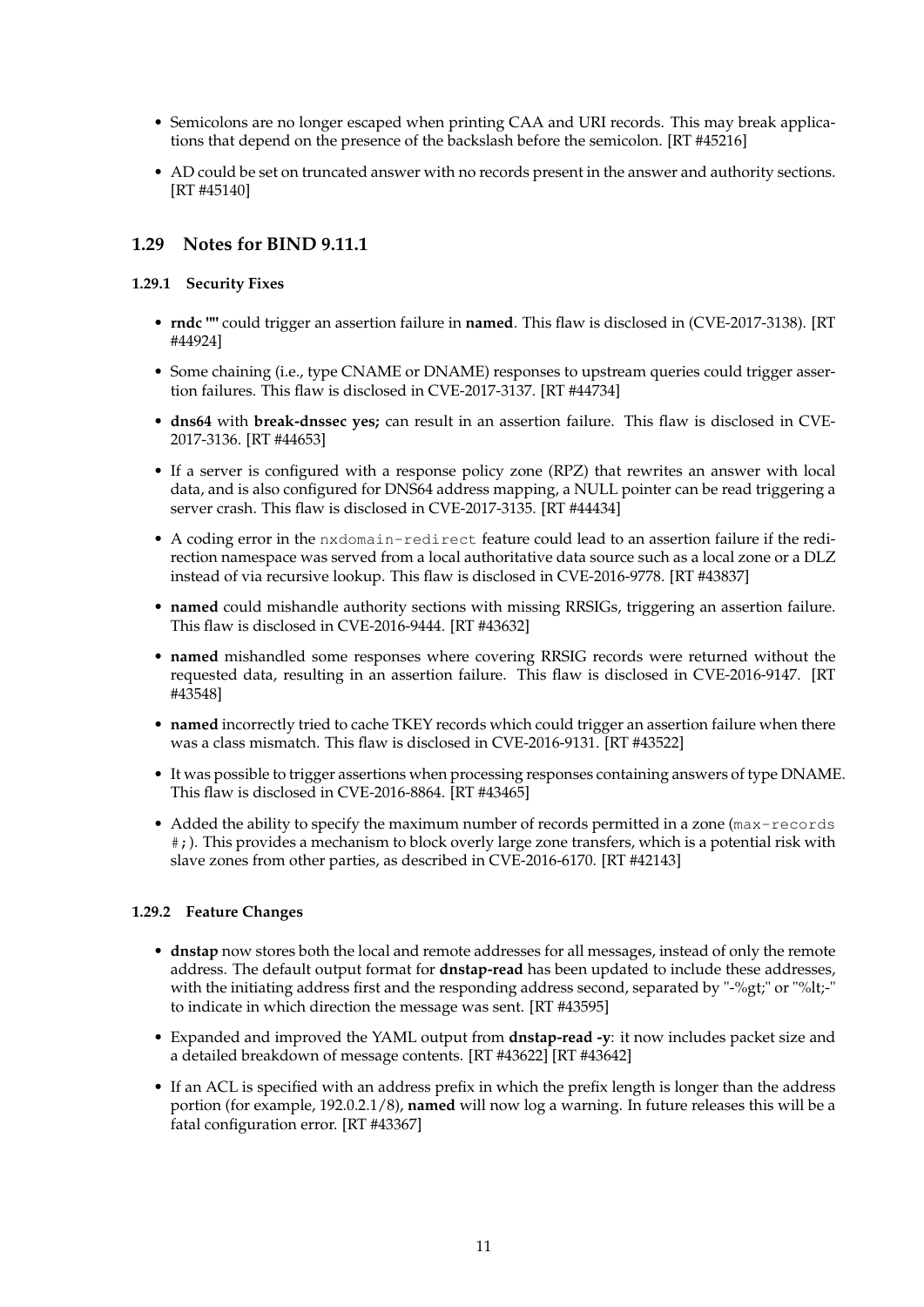### **1.29.3 Bug Fixes**

- A synthesized CNAME record appearing in a response before the associated DNAME could be cached, when it should not have been. This was a regression introduced while addressing CVE-2016-8864. [RT #44318]
- **named** could deadlock if multiple changes to NSEC/NSEC3 parameters for the same zone were being processed at the same time. [RT #42770]
- **named** could trigger an assertion when sending NOTIFY messages. [RT #44019]
- Referencing a nonexistent zone in a **response-policy** statement could cause an assertion failure during configuration. [RT #43787]
- **rndc addzone** could cause a crash when attempting to add a zone with a type other than **master** or **slave**. Such zones are now rejected. [RT #43665]
- **named** could hang when encountering log file names with large apparent gaps in version number (for example, when files exist called "logfile.0", "logfile.1", and "logfile.1482954169"). This is now handled correctly. [RT #38688]
- If a zone was updated while **named** was processing a query for nonexistent data, it could return out-of-sync NSEC3 records causing potential DNSSEC validation failure. [RT #43247]

### **1.29.4 Maintenance**

• The built-in root hints have been updated to include an IPv6 address (2001:500:12::d0d) for G.ROOT-SERVERS.NET.

#### **1.29.5 Miscellaneous Notes**

• Authoritative server support for the EDNS Client Subnet option (ECS), introduced in BIND 9.11.0, was based on an early version of the specification, and is now known to have incompatibilities with other ECS implementations. It is also inefficient, requiring a separate view for each answer, and is unable to correct for overlapping subnets in the configuration. It is intended for testing purposes but is not recommended for for production use. This was not made sufficiently clear in the documentation at the time of release.

### **1.30 Notes for BIND 9.11.0**

#### **1.30.1 Security Fixes**

- It was possible to trigger a assertion when rendering a message using a specially crafted request. This flaw is disclosed in CVE-2016-2776. [RT #43139]
- getrrsetbyname with a non absolute name could trigger an infinite recursion bug in lwresd and named with lwres configured if when combined with a search list entry the resulting name is too long. This flaw is disclosed in CVE-2016-2775. [RT #42694]

#### **1.30.2 New Features**

• A new method of provisioning secondary servers called "Catalog Zones" has been added. This is an implementation of draft-muks-dnsop-dns-catalog-zones/.

A catalog zone is a regular DNS zone which contains a list of "member zones", along with the configuration options for each of those zones. When a server is configured to use a catalog zone, all the zones listed in the catalog zone are added to the local server as slave zones. When the catalog zone is updated (e.g., by adding or removing zones, or changing configuration options for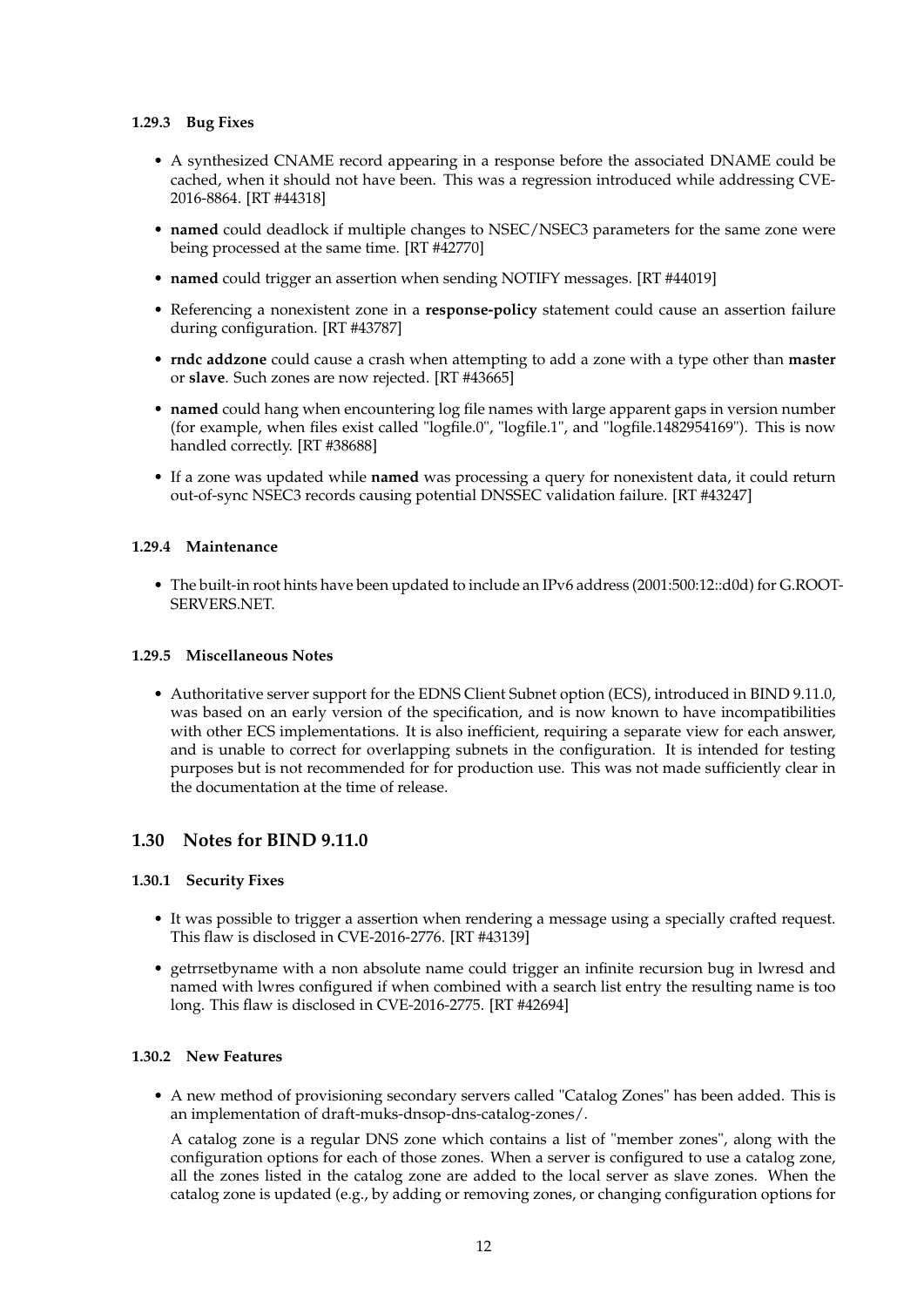existing zones) those changes will be put into effect. Since the catalog zone is itself a DNS zone, this means configuration changes can be propagated to slaves using the standard AXFR/IXFR update mechanism.

This feature should be considered experimental. It currently supports only basic features; more advanced features such as ACLs and TSIG keys are not yet supported. Example catalog zone configurations can be found in the Chapter 9 of the BIND Administrator Reference Manual.

Support for master entries with TSIG keys has been added to catalog zones, as well as support for allow-query and allow-transfer.

- Added an **isc.rndc** Python module, which allows **rndc** commands to be sent from Python programs.
- Added support for DynDB, a new interface for loading zone data from an external database, developed by Red Hat for the FreeIPA project. (Thanks in particular to Adam Tkac and Petr Spacek of Red Hat for the contribution.)

Unlike the existing DLZ and SDB interfaces, which provide a limited subset of database functionality within BIND - translating DNS queries into real-time database lookups with relatively poor performance and with no ability to handle DNSSEC-signed data - DynDB is able to fully implement and extend the database API used natively by BIND.

A DynDB module could pre-load data from an external data source, then serve it with the same performance and functionality as conventional BIND zones, and with the ability to take advantage of database features not available in BIND, such as multi-master replication.

• Fetch quotas are now compiled in by default: they no longer require BIND to be configured with **--enable-fetchlimit**, as was the case when the feature was introduced in BIND 9.10.3.

These quotas limit the queries that are sent by recursive resolvers to authoritative servers experiencing denial-of-service attacks. They can both reduce the harm done to authoritative servers and also avoid the resource exhaustion that can be experienced by recursive servers when they are being used as a vehicle for such an attack.

- **–** fetches-per-server limits the number of simultaneous queries that can be sent to any single authoritative server. The configured value is a starting point; it is automatically adjusted downward if the server is partially or completely non-responsive. The algorithm used to adjust the quota can be configured via the fetch-quota-params option.
- **–** fetches-per-zone limits the number of simultaneous queries that can be sent for names within a single domain. (Note: Unlike "fetches-per-server", this value is not self-tuning.)

Statistics counters have also been added to track the number of queries affected by these quotas.

• Added support for **dnstap**, a fast, flexible method for capturing and logging DNS traffic, developed by Robert Edmonds at Farsight Security, Inc., whose assistance is gratefully acknowledged.

To enable **dnstap** at compile time, the **fstrm** and **protobuf-c** libraries must be available, and BIND must be configured with --enable-dnstap.

A new utility **dnstap-read** has been added to allow **dnstap** data to be presented in a humanreadable format.

**rndc dnstap -roll** causes **dnstap** output files to be rolled like log files -- the most recent output file is renamed with a .0 suffix, the next most recent with .1, etc. (Note that this only works when **dnstap** output is being written to a file, not to a UNIX domain socket.) An optional numerical argument specifies how many backup log files to retain; if not specified or set to 0, there is no limit.

**rndc dnstap -reopen** simply closes and reopens the **dnstap** output channel without renaming the output file.

For more information on **dnstap**, see https://dnstap.info.

• New statistics counters have been added to track traffic sizes, as specified in RSSAC002. Query and response message sizes are broken up into ranges of histogram buckets: TCP and UDP queries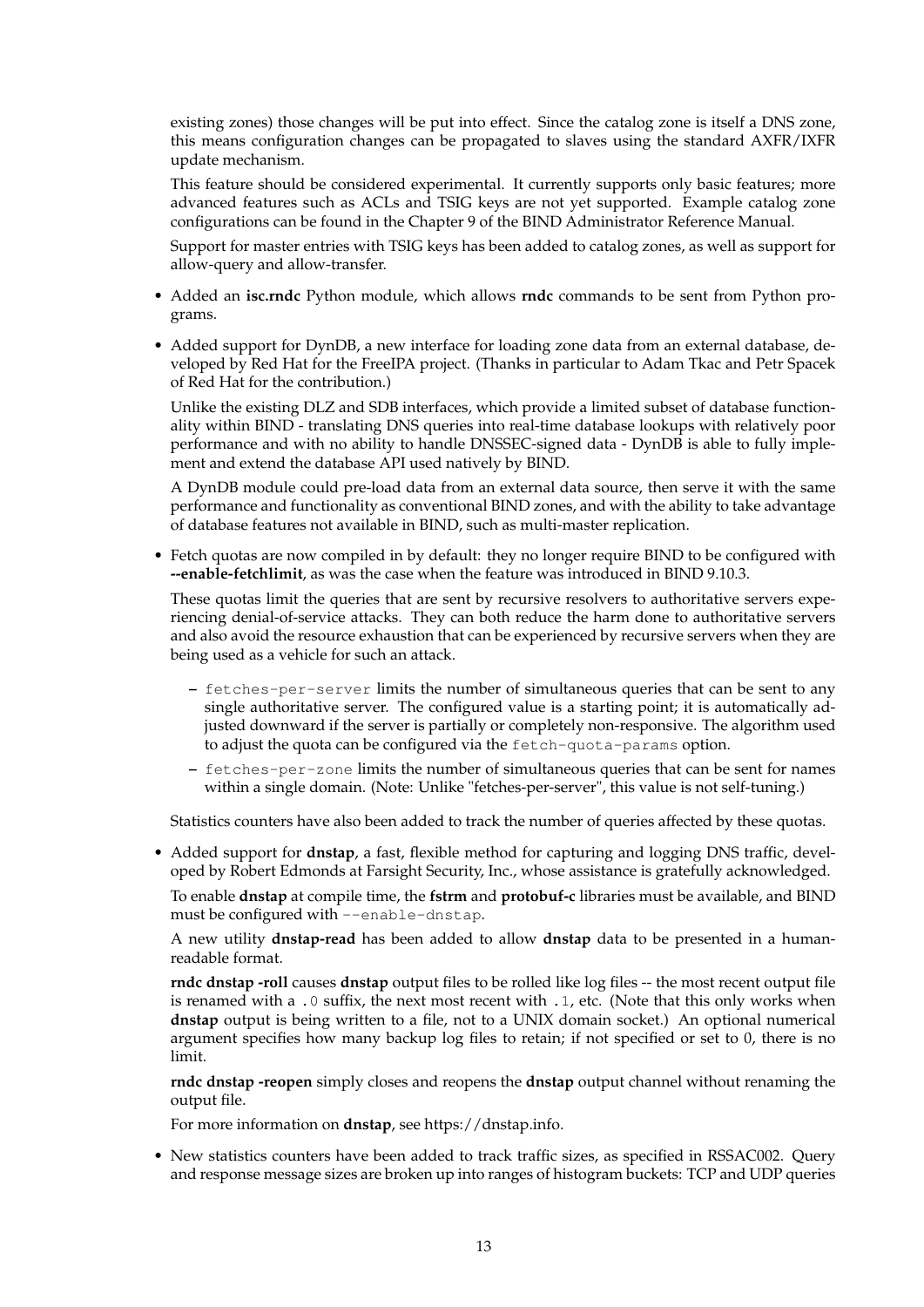of size 0-15, 16-31, ..., 272-288, and 288+, and TCP and UDP responses of size 0-15, 16-31, ..., 4080- 4095, and 4096+. These values can be accessed via the XML and JSON statistics channels at, for example, http://localhost:8888/xml/v3/traffic or http://localhost:8888/json/v1/traffic.

Statistics for RSSAC02v3 traffic-volume, traffic-sizes and rcode-volume reporting are now collected.

• A new DNSSEC key management utility, **dnssec-keymgr**, has been added. This tool is meant to run unattended (e.g., under **cron**). It reads a policy definition file (default /etc/dnssec-policy. conf) and creates or updates DNSSEC keys as necessary to ensure that a zone's keys match the defined policy for that zone. New keys are created whenever necessary to ensure rollovers occur correctly. Existing keys' timing metadata is adjusted as needed to set the correct rollover period, prepublication interval, etc. If the configured policy changes, keys are corrected automatically. See the **dnssec-keymgr** man page for full details.

Note: **dnssec-keymgr** depends on Python and on the Python lex/yacc module, PLY. The other Python-based tools, **dnssec-coverage** and **dnssec-checkds**, have been refactored and updated as part of this work.

dnssec-keymgr now takes a -r randomfile option.

(Many thanks to Sebastián Castro for his assistance in developing this tool at the IETF 95 Hackathon in Buenos Aires, April 2016.)

- The serial number of a dynamically updatable zone can now be set using **rndc signing -serial number zonename**. This is particularly useful with inline-signing zones that have been reset. Setting the serial number to a value larger than that on the slaves will trigger an AXFR-style transfer.
- When answering recursive queries, SERVFAIL responses can now be cached by the server for a limited time; subsequent queries for the same query name and type will return another SERVFAIL until the cache times out. This reduces the frequency of retries when a query is persistently failing, which can be a burden on recursive servers. The SERVFAIL cache timeout is controlled by servfail-ttl, which defaults to 1 second and has an upper limit of 30.
- The new **rndc nta** command can now be used to set a "negative trust anchor" (NTA), disabling DNSSEC validation for a specific domain; this can be used when responses from a domain are known to be failing validation due to administrative error rather than because of a spoofing attack. NTAs are strictly temporary; by default they expire after one hour, but can be configured to last up to one week. The default NTA lifetime can be changed by setting the nta-lifetime in named. conf. When added, NTAs are stored in a file (viewname.nta) in order to persist across restarts of the **named** server.
- The EDNS Client Subnet (ECS) option is now supported for authoritative servers; if a query contains an ECS option then ACLs containing geoip or ecs elements can match against the address encoded in the option. This can be used to select a view for a query, so that different answers can be provided depending on the client network.
- The EDNS EXPIRE option has been implemented on the client side, allowing a slave server to set the expiration timer correctly when transferring zone data from another slave server.
- A new masterfile-style zone option controls the formatting of text zone files: When set to full, the zone file will dumped in single-line-per-record format.
- **dig +ednsopt** can now be used to set arbitrary EDNS options in DNS requests.
- **dig +ednsflags** can now be used to set yet-to-be-defined EDNS flags in DNS requests.
- **dig +[no]ednsnegotiation** can now be used enable / disable EDNS version negotiation.
- **dig +header-only** can now be used to send queries without a question section.
- **dig +ttlunits** causes **dig** to print TTL values with time-unit suffixes: w, d, h, m, s for weeks, days, hours, minutes, and seconds.
- **dig +zflag** can be used to set the last unassigned DNS header flag bit. This bit is normally zero.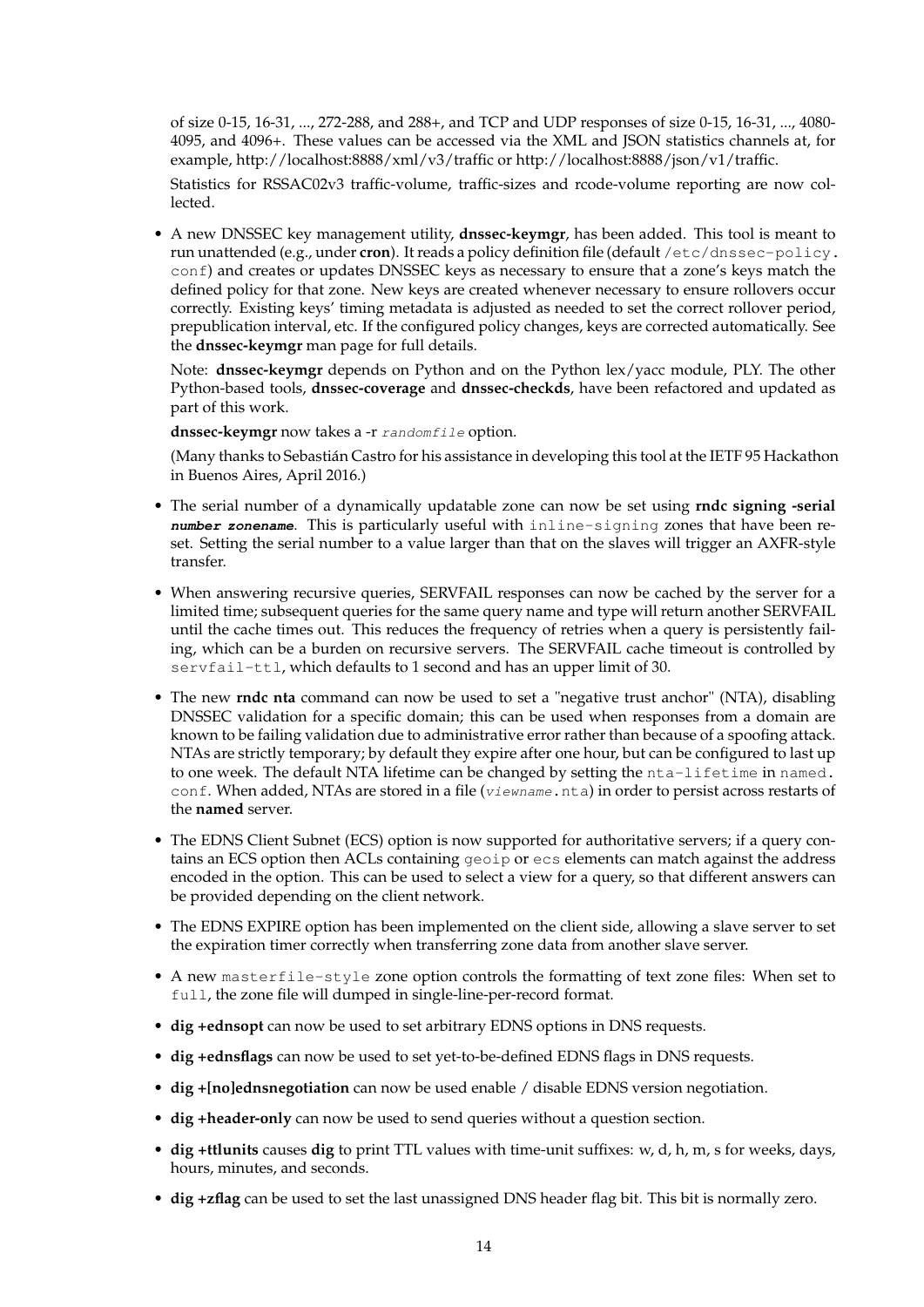- **dig +dscp=value** can now be used to set the DSCP code point in outgoing query packets.
- **dig +mapped** can now be used to determine if mapped IPv4 addresses can be used.
- **nslookup** will now look up IPv6 as well as IPv4 addresses by default. [RT #40420]
- serial-update-method can now be set to date. On update, the serial number will be set to the current date in YYYYMMDDNN format.
- **dnssec-signzone -N date** also sets the serial number to YYYYMMDDNN.
- **named -L filename** causes **named** to send log messages to the specified file by default instead of to the system log.
- The rate limiter configured by the serial-query-rate option no longer covers NOTIFY messages; those are now separately controlled by notify-rate and startup-notify-rate (the latter of which controls the rate of NOTIFY messages sent when the server is first started up or reconfigured).
- The default number of tasks and client objects available for serving lightweight resolver queries have been increased, and are now configurable via the new lwres-tasks and lwres-clients options in named.conf. [RT #35857]
- Log output to files can now be buffered by specifying **buffered yes;** when creating a channel.
- **delv +tcp** will exclusively use TCP when sending queries.
- **named** will now check to see whether other name server processes are running before starting up. This is implemented in two ways: 1) by refusing to start if the configured network interfaces all return "address in use", and 2) by attempting to acquire a lock on a file specified by the lock-file option or the **-X** command line option. The default lock file is /var/run/named/named.lock. Specifying none will disable the lock file check.
- **rndc delzone** can now be applied to zones which were configured in named.conf; it is no longer restricted to zones which were added by **rndc addzone**. (Note, however, that this does not edit named.conf; the zone must be removed from the configuration or it will return when **named** is restarted or reloaded.)
- **rndc modzone** can be used to reconfigure a zone, using similar syntax to **rndc addzone**.
- **rndc showzone** displays the current configuration for a specified zone.
- When BIND is built with the **lmdb** library (Lightning Memory-Mapped Database), **named** will store the configuration information for zones that are added via **rndc addzone** in a database, rather than in a flat "NZF" file. This dramatically improves performance for **rndc delzone** and **rndc modzone**: deleting or changing the contents of a database is much faster than rewriting a text file.

On startup, if **named** finds an existing NZF file, it will automatically convert it to the new NZD database format.

To view the contents of an NZD, or to convert an NZD back to an NZF file (for example, to revert back to an earlier version of BIND which did not support the NZD format), use the new command **named-nzd2nzf** [RT #39837]

• Added server-side support for pipelined TCP queries. Clients may continue sending queries via TCP while previous queries are processed in parallel. Responses are sent when they are ready, not necessarily in the order in which the queries were received.

To revert to the former behavior for a particular client address or range of addresses, specify the address prefix in the "keep-response-order" option. To revert to the former behavior for all clients, use "keep-response-order { any; };".

• The new **mdig** command is a version of **dig** that sends multiple pipelined queries and then waits for responses, instead of sending one query and waiting the response before sending the next. [RT #38261]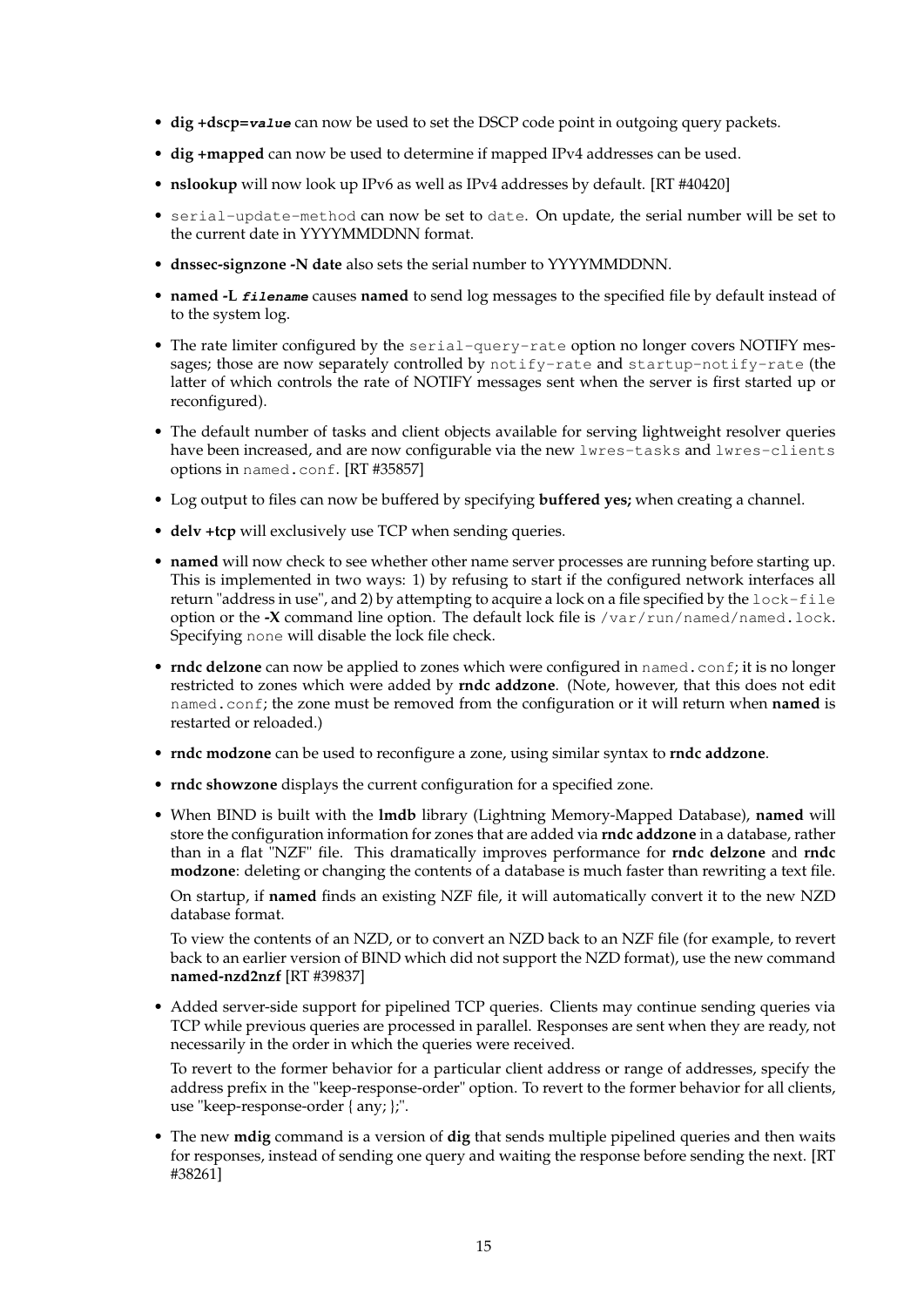- To enable better monitoring and troubleshooting of RFC 5011 trust anchor management, the new **rndc managed-keys** can be used to check status of trust anchors or to force keys to be refreshed. Also, the managed-keys data file now has easier-to-read comments. [RT #38458]
- An **--enable-querytrace** configure switch is now available to enable very verbose query trace logging. This option can only be set at compile time. This option has a negative performance impact and should be used only for debugging. [RT #37520]
- A new **tcp-only** option can be specified in **server** statements to force **named** to connect to the specified server via TCP. [RT #37800]
- The **nxdomain-redirect** option specifies a DNS namespace to use for NXDOMAIN redirection. When a recursive lookup returns NXDOMAIN, a second lookup is initiated with the specified name appended to the query name. This allows NXDOMAIN redirection data to be supplied by multiple zones configured on the server, or by recursive queries to other servers. (The older method, using a single **type redirect** zone, has better average performance but is less flexible.) [RT #37989]
- The following types have been implemented: CSYNC, NINFO, RKEY, SINK, TA, TALINK.
- A new **message-compression** option can be used to specify whether or not to use name compression when answering queries. Setting this to **no** results in larger responses, but reduces CPU consumption and may improve throughput. The default is **yes**.
- A **read-only** option is now available in the **controls** statement to grant non-destructive control channel access. In such cases, a restricted set of **rndc** commands are allowed, which can report information from **named**, but cannot reconfigure or stop the server. By default, the control channel access is *not* restricted to these read-only operations. [RT #40498]
- When loading a signed zone, **named** will now check whether an RRSIG's inception time is in the future, and if so, it will regenerate the RRSIG immediately. This helps when a system's clock needs to be reset backwards.
- The new **minimal-any** option reduces the size of answers to UDP queries for type ANY by implementing one of the strategies in "draft-ietf-dnsop-refuse-any": returning a single arbitrarilyselected RRset that matches the query name rather than returning all of the matching RRsets. Thanks to Tony Finch for the contribution. [RT #41615]
- **named** now provides feedback to the owners of zones which have trust anchors configured (**trustedkeys**, **managed-keys**, **dnssec-validation auto;** and **dnssec-lookaside auto;**) by sending a daily query which encodes the keyids of the configured trust anchors for the zone. This is controlled by **trust-anchor-telemetry** and defaults to yes.

### **1.30.3 Feature Changes**

• The logging format used for **querylog** has been altered. It now includes an additional field indicating the address in memory of the client object processing the query.

The ISC DNSSEC Lookaside Validation (DLV) service is scheduled to be disabled in 2017. A warning is now logged when **named** is configured to use this service, either explicitly or via dnssec-lookaside auto;. [RT #42207]

- The timers returned by the statistics channel (indicating current time, server boot time, and most recent reconfiguration time) are now reported with millisecond accuracy. [RT #40082]
- Updated the compiled-in addresses for H.ROOT-SERVERS.NET and L.ROOT-SERVERS.NET.
- ACLs containing **geoip asnum** elements were not correctly matched unless the full organization name was specified in the ACL (as in **geoip asnum "AS1234 Example, Inc.";**). They can now match against the AS number alone (as in **geoip asnum "AS1234";**).
- When using native PKCS#11 cryptography (i.e., **configure --enable-native-pkcs11**) HSM PINs of up to 256 characters can now be used.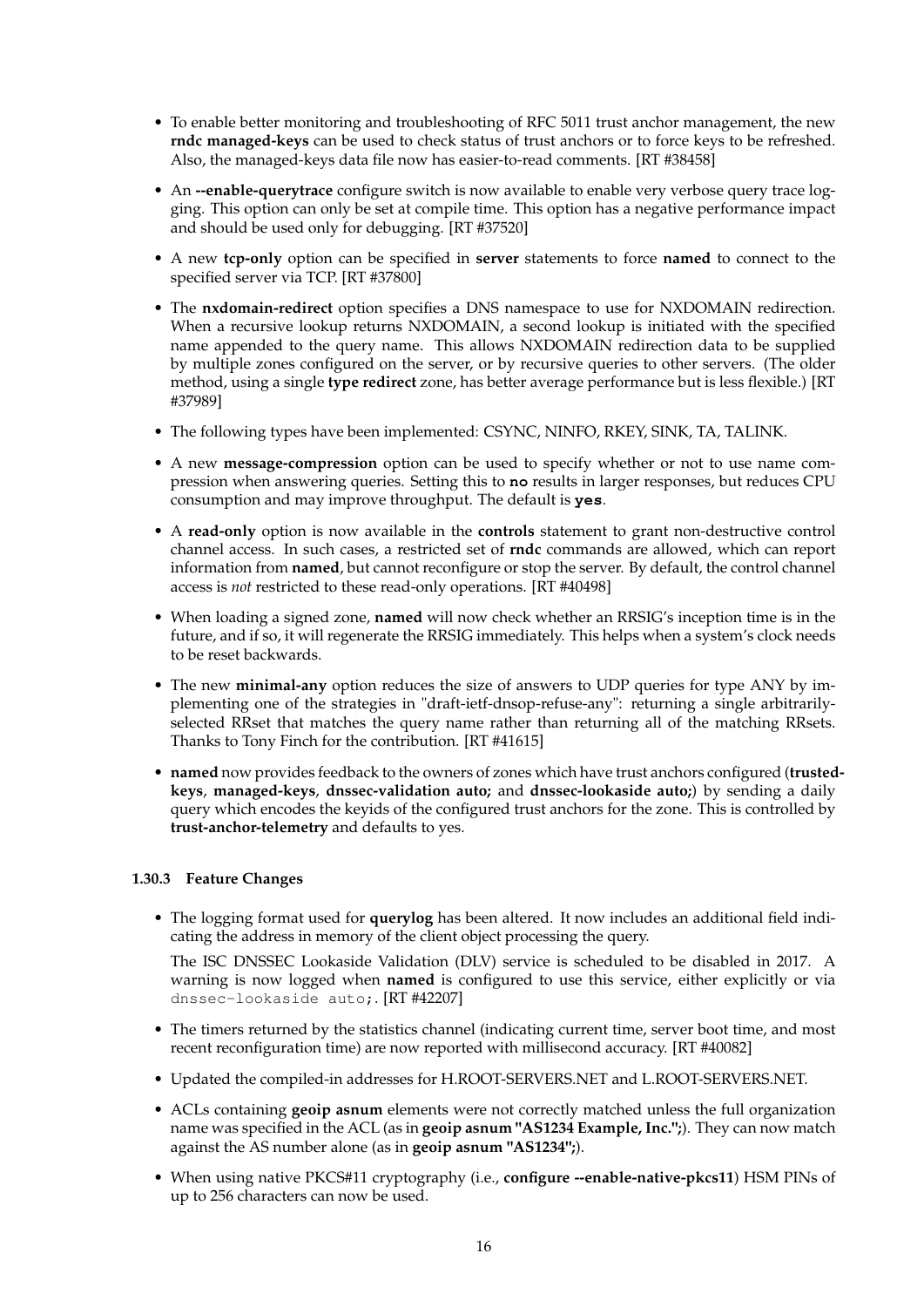- NXDOMAIN responses to queries of type DS are now cached separately from those for other types. This helps when using "grafted" zones of type forward, for which the parent zone does not contain a delegation, such as local top-level domains. Previously a query of type DS for such a zone could cause the zone apex to be cached as NXDOMAIN, blocking all subsequent queries. (Note: This change is only helpful when DNSSEC validation is not enabled. "Grafted" zones without a delegation in the parent are not a recommended configuration.)
- Update forwarding performance has been improved by allowing a single TCP connection to be shared between multiple updates.
- By default, **nsupdate** will now check the correctness of hostnames when adding records of type A, AAAA, MX, SOA, NS, SRV or PTR. This behavior can be disabled with **check-names no**.
- Added support for OPENPGPKEY type.
- The names of the files used to store managed keys and added zones for each view are no longer based on the SHA256 hash of the view name, except when this is necessary because the view name contains characters that would be incompatible with use as a file name. For views whose names do not contain forward slashes  $('')$ , backslashes  $('')$ , or capital letters - which could potentially cause namespace collision problems on case-insensitive filesystems - files will now be named after the view (for example, internal.mkeys or external.nzf). However, to ensure consistent behavior when upgrading, if a file using the old name format is found to exist, it will continue to be used.
- "rndc" can now return text output of arbitrary size to the caller. (Prior to this, certain commands such as "rndc tsig-list" and "rndc zonestatus" could return truncated output.)
- Errors reported when running **rndc addzone** (e.g., when a zone file cannot be loaded) have been clarified to make it easier to diagnose problems.
- When encountering an authoritative name server whose name is an alias pointing to another name, the resolver treats this as an error and skips to the next server. Previously this happened silently; now the error will be logged to the newly-created "cname" log category.
- If **named** is not configured to validate answers, then allow fallback to plain DNS on timeout even when we know the server supports EDNS. This will allow the server to potentially resolve signed queries when TCP is being blocked.
- Large inline-signing changes should be less disruptive. Signature generation is now done incrementally; the number of signatures to be generated in each quantum is controlled by "sig-signingsignatures number;". [RT #37927]
- The experimental SIT option (code point 65001) of BIND 9.10.0 through BIND 9.10.2 has been replaced with the COOKIE option (code point 10). It is no longer experimental, and is sent by default, by both **named** and **dig**.

The SIT-related named.conf options have been marked as obsolete, and are otherwise ignored.

- When **dig** receives a truncated (TC=1) response or a BADCOOKIE response code from a server, it will automatically retry the query using the server COOKIE that was returned by the server in its initial response. [RT #39047]
- Retrieving the local port range from net.ipv4.ip\_local\_port\_range on Linux is now supported.
- A new nsip-wait-recurse directive has been added to RPZ, specifying whether to look up unknown name server IP addresses and wait for a response before applying RPZ-NSIP rules. The default is **yes**. If set to **no**, **named** will only apply RPZ-NSIP rules to servers whose addresses are already cached. The addresses will be looked up in the background so the rule can be applied on subsequent queries. This improves performance when the cache is cold, at the cost of temporary imprecision in applying policy directives. [RT #35009]
- Within the response-policy option, it is now possible to configure RPZ rewrite logging on a per-zone basis using the log clause.
- The default preferred glue is now the address type of the transport the query was received over.